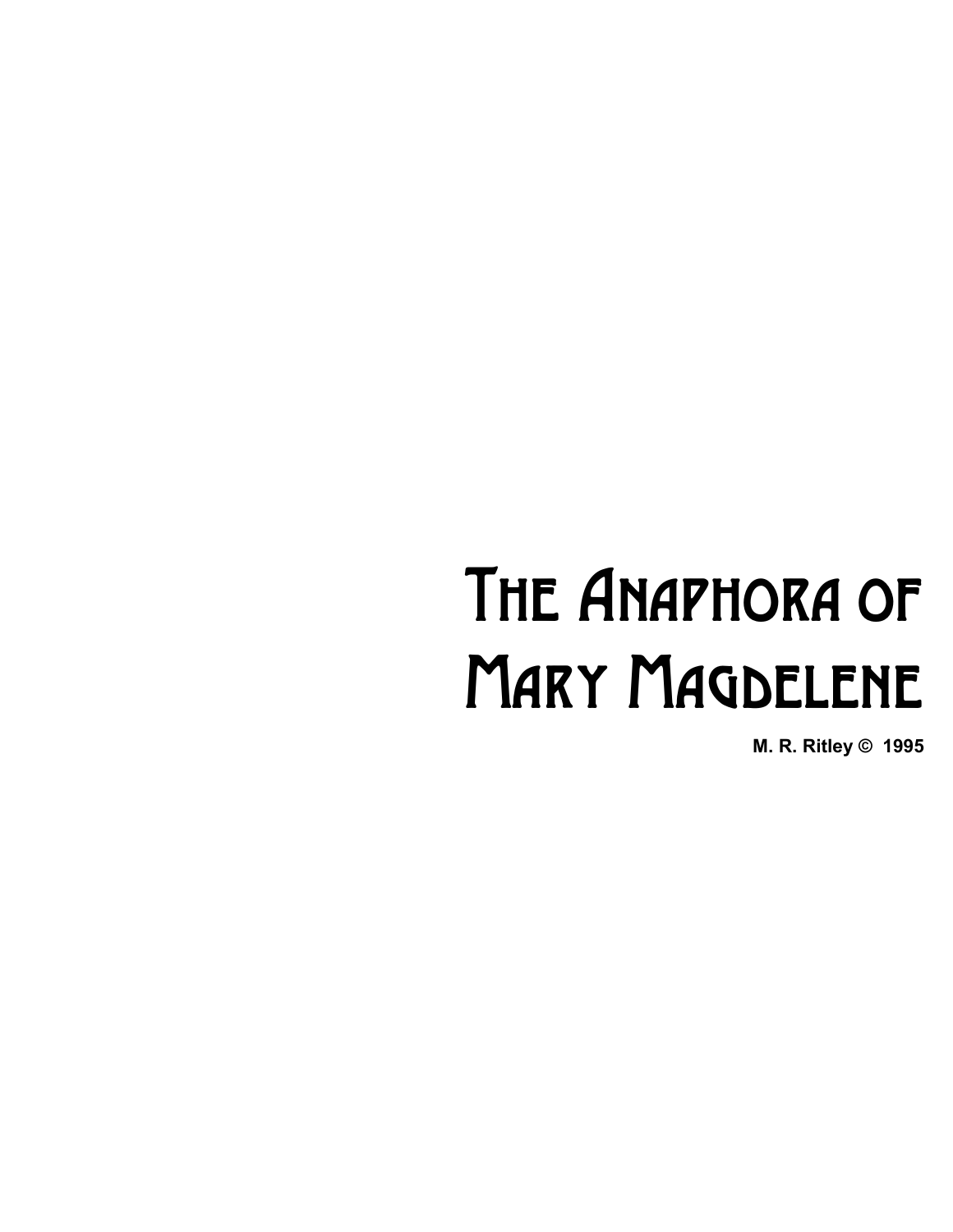**Presider** It is right to give you thanks, Creator of all, for your voice alone brought light and life to birth when all began. You called each one of us to be, and named us with the name that you alone could speak.

> You called us to be lovers of creation, and to care for each other as you had cared for us. But we betrayed your trust and we in turn became the victims of betrayal. The bond of trust became the bondage of division: male and female, Jew and Gentile, slave and free, oppressor and oppressed. Our hearts became the haunt of demons; sin and sickness held us captive; and our own kin cast us out.

Yet you in your love did not desert us, but instead sent your Beloved to seek us out, to gather in the lost and outcaste. He did not turn away from us, but called us to your table and made us sharers in your life. He threw open the doors of freedom, casting out the darkness of our hearts and greeting us as God's beloved friends and children. In place of judgment, he gave us compassion; in place of condemnation, healing.

And even as he came to share our suffering, he called us to be witnesses to his; to follow in the way that led him to the cross; and to see with our own eyes the depths of your forgiveness.

And when the night was darkest, and our loss complete, he broke upon us like the coming of the dawn, and shattered death itself within the empty tomb. He called us once again by name, and chose us to be bearers of his Word.